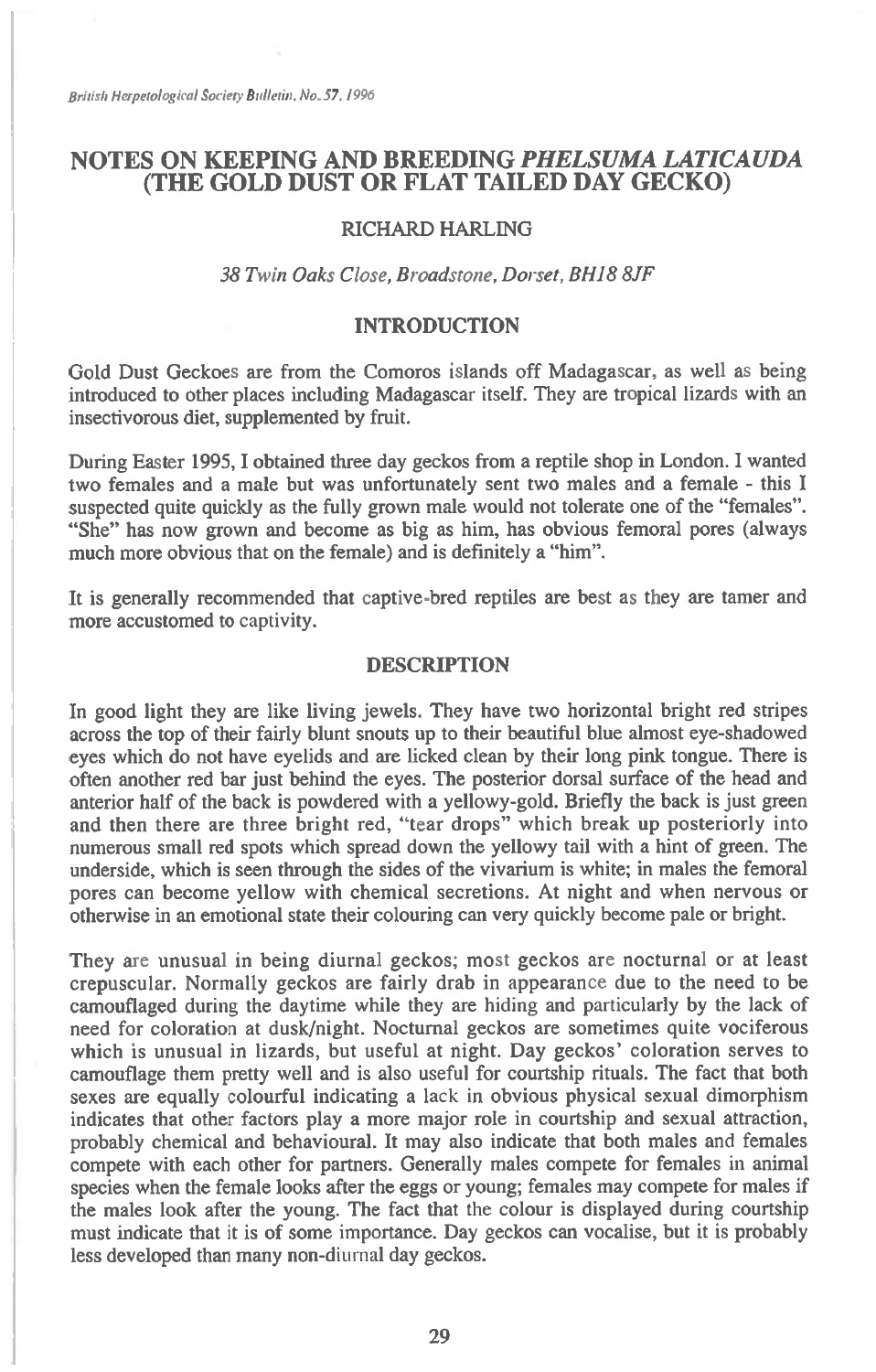Their total length when adult is approximately 13 cm, about half being tail. The females are a little smaller and develop "jowls" (endolymphatic glands) just behind the eyes if fed with enough calcium.

## **CARE AND FEEDING**

In a reasonably warm room the heating and lighting can be turned off at night. If the temperature goes down too low a heater with a thermostat needs arranging. Temperatures of 25-30  $^{\circ}$ C for day time and a slight drop at night or 26-32  $^{\circ}$ C are recommended. Personally I find a drop to around 15  $\rm{^0C}$  at night causes no ill effects.

I feed them mainly on crickets and waxworms dusted with calcium and vitamins. They will eat mealworms, but this is not recommended in some books so they are offered only occasionally. I also offer fruit as a treat. I keep a sugar cube with a drop of vitamins on it in the vivaria which the female in particular licks avidly.

Compared to anoles they do not seem to particularly go for bluebottles or flies. They enjoy "sweepings" of spiders from local blackberry bushes. If they escape they seem to be quite fond of the spiders which make their homes in the corner of my study!. I leave cuttle fish bones in the vivaria and put calcium lactate in all the water supply. I also put a drop of reptile vitamins in too.

The young feed well on hatchling crickets, greenfly, sweepings from bramble and holly bushes, and fruit flies. They need vitamin and calcium supplements on their food and exposure to UV light. Calcium lactate should be supplied in all water given (only a small pinch to 1 litre). The one success I have had so far grew extremely rapidly and fed voraciously.

#### **BREEDING**

It is recommended that two females to one male is used as the females then have respite from the male's advances.



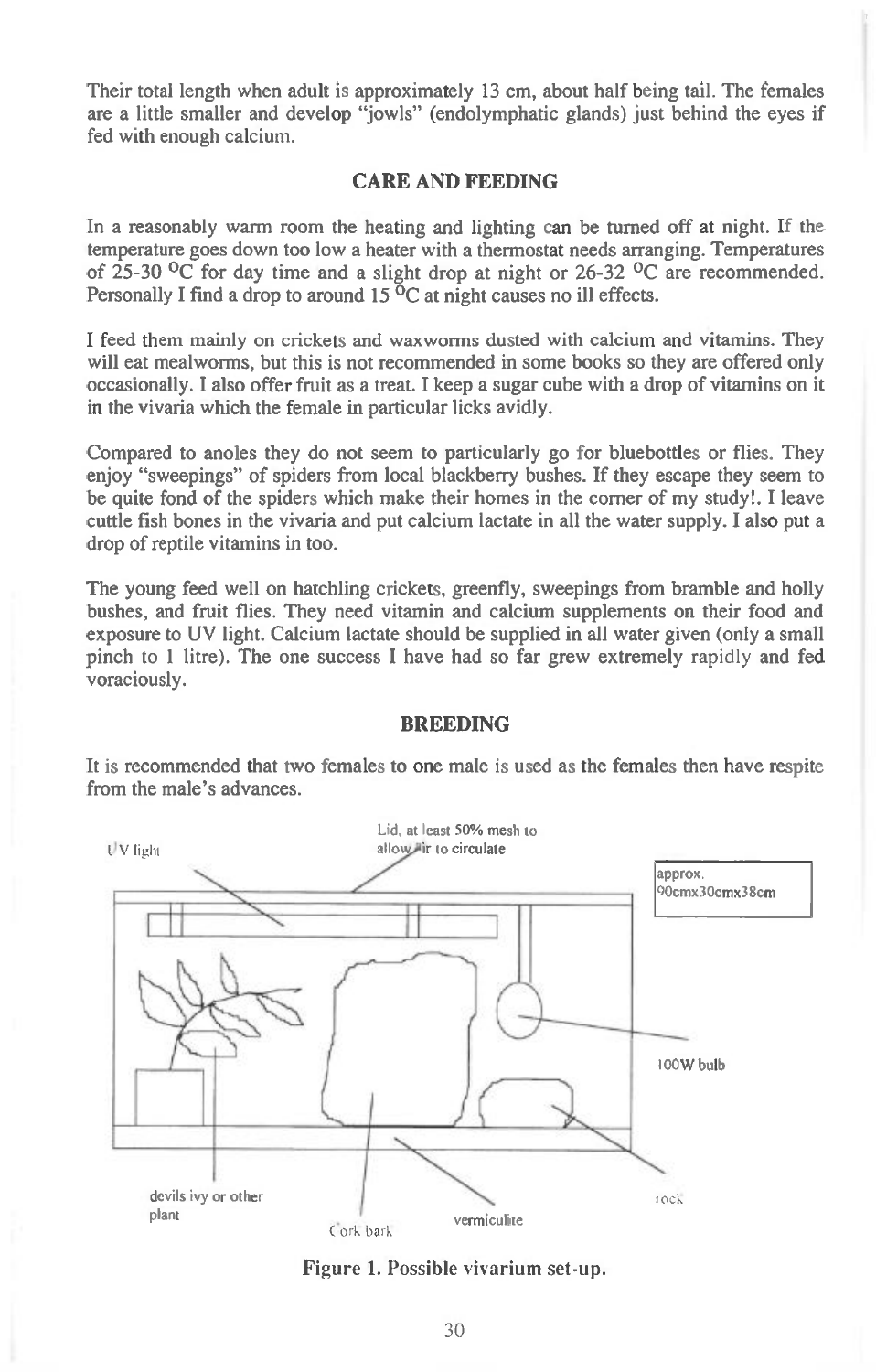The following however, assumes that there is a 1:1 ratio. I have found that it is very important that the female is in good condition. Before breeding I have found that it is useful to keep the sexes apart so that the female is not accosted and able to get into good condition. She should be feeding well and have had access to good supplies of vitamin D and other vitamins as well as calcium. This leads to a fattened area on either side of the neck with a store of calcium.

The male can then be introduced to the female. It is probably recommended that it is this way round as males are a little bigger and more powerful and it helps the female to feel more secure.

This is an account of some of the courtship rituals I once recorded. "One of my males has in the past 10 minutes been introduced to my female. He has moved towards her in a slow jerky fashion, sticking his tongue out in an almost flag waving gesture. She has reciprocated and has not run off. Now, flattening and tilting his body in front of her, his "offside legs" leaving the surface of the vivarium side, he is showing his gaudy colours to their best advantage. She has moved away, at times stopping and holding one back leg in the air and poking her tongue out too. At present she is not totally impressed and has moved well away from him. He keeps licking the air and the sides of the vivarium. She has turned a little pale in colour while he is close but now she is moving a little distance from him she is turning back to her original glory. Males and females seem to be of equal brilliance regarding colour. Her cloaca is a little distended and he is slowly and deliberately closing in on her again. She is waving her near side foot and he briefly displayed his body as before. Quickly and jerkily he has moved fairly near to her, she has lifted her tail and waved it but then she has jumped down to the floor of the vivarium to escape his ardour. He is now displaying his body again and waving his tail slowly. He is shaking his head sideways in a very jerky manner. The female seems impressed but a little nervous, hiding behind a plant pot and looking round it at her suitor. Now they have both moved onto the same side of the vivarium. He has moved away from her, still facing her, occasionally walking away, waving his tail, then turning round. She is moving up towards him a little. Still moving, she is within fifteen centimetres, occasionally licking her lips. She is also sticking her back right leg in the air."

After mating the eggs become very obvious through the skin of the underside, just above the cloaca at first. Usually there are two eggs and both become visible. After about 1 month the eggs are laid in a secluded position, usually the floor. The day geckos can retain sperm so mating is not necessary before egg laying. I have not had any opportunity to test this as yet.

I tend to move them to incubate them, but this has caused mishaps! Eventually I found a technique of very gently pushing a piece of flat plastic under the eggs a reasonable way of getting them out safely.

I incubate the eggs in an old plastic butter container filled with dampish vermiculite, all placed into a plastic bag which is folded under the container. This is carefully moved to a home-made incubator - basically a smallish aquarium with a 100W light bulb connected to an external aquarium type thermostat. This has worked incubating Giant Day Gecko eggs, Anole eggs and also Ibizan Wall Lizards.

The sex of day geckos is supposed to be determined by the temperature of the incubation. I have incubated eggs at  $25^{\circ}$ C to try and encourage females - this led to a female (which died in January 1996). It took 10 weeks to hatch. Obviously this could have just been by chance, a much bigger number would be needed to confirm the sex determining factor.